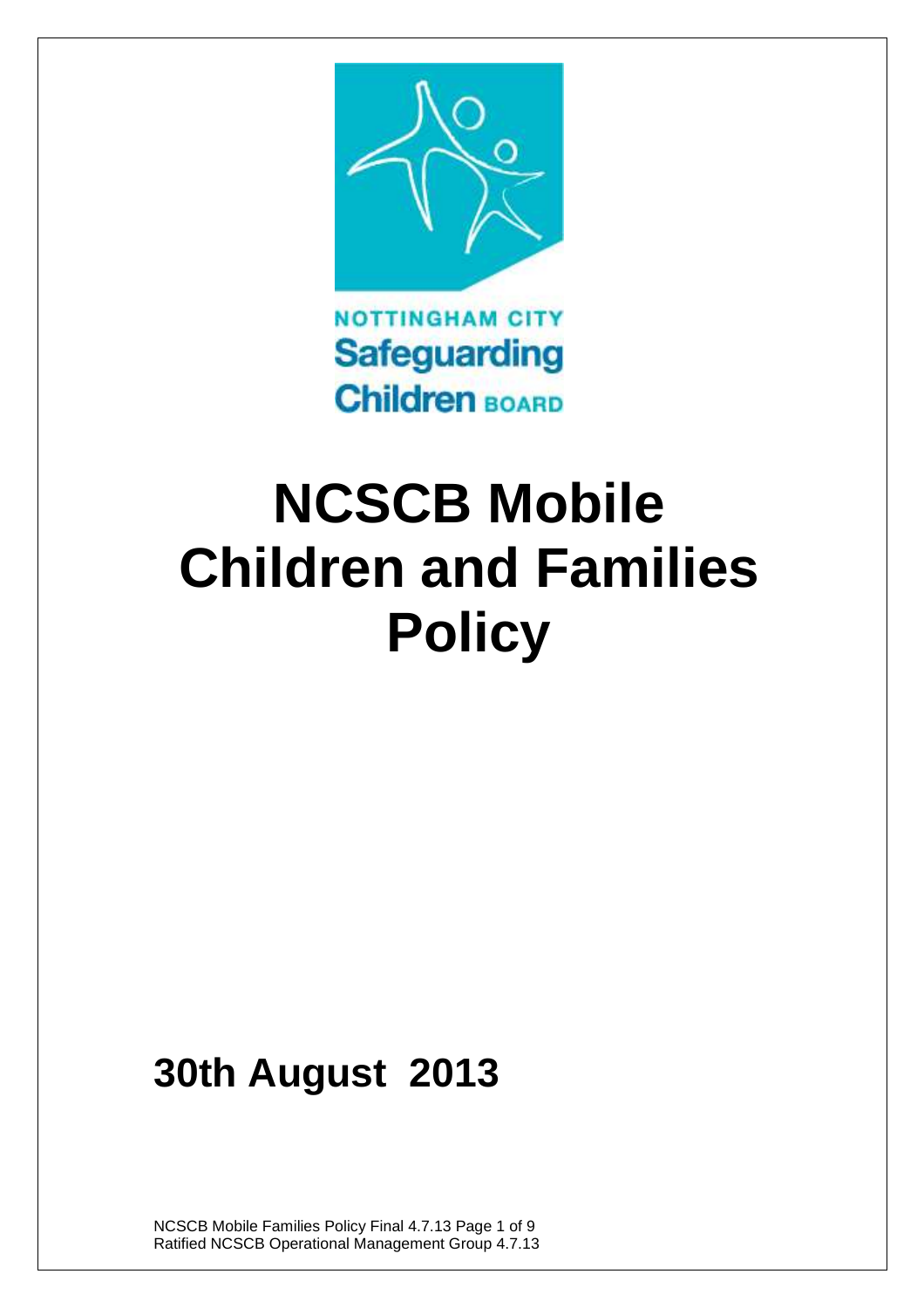### **Mobile Children and families Policy**

#### **1 Introduction**

- 1.1.1 Children who experience frequent changes of address and/or are placed in temporary accommodation can be subject to particularly transient lifestyles. They are likely to lose contact with previous support networks and may become disengaged from services.
- 1.1.2 Frequent movers can find it difficult to access the services they need. For those already socially excluded, moving frequently can worsen the effects of their exclusion.
- 1.1.3 Children and families who move most frequently between Local Authorities are homeless families, asylum seekers and refugees, gypsy and traveller families, looked after children, children in the criminal justice system, and families experiencing domestic violence.
- 1.1.4 It is important that services working with children in care and within the criminal justice system maintain an awareness of how easily information and networks can be lost in moves. For these children planning moves should take account of these risks. Effective systems must be put in place and robust action taken to ensure that as soon as such highly mobile, vulnerable children and unborn babies are identified; services from health, education and specialist services if required are put into place.
- 1.1.5 Local authorities, the police, Youth Offending Teams and the health service have a specific 'duty to co-operate' to ensure better outcomes and to improve the well-being of all children, including children who move frequently.
- 1.1.6 Professionals who are working with families where a child is subject to a Child Protection Plan (including concerns about an unborn child who may be at risk of significant harm) should be alert to the onset of missed appointments or failed visits. These may indicate that the family may have moved out of the area. Where children who are subject to Child Protection plans evade professional monitoring and intervention, the local authority (children's Social Care) and the Police should be advised immediately.

#### **2 The scope of the policy**

- 2.1.1 This policy relates to temporary or permanent moves and addresses of Local Authority Children's Social Care cases and other responsibilities in relation to children in need, including those in need of protection. Other local authority services and other agencies will have arrangements determined by different legislation and guidance.
- 2.1.2 For the purposes of this policy highly mobile families are those families who move on an unplanned basis on three or more occasions within a sixmonth period and there are concerns about a child.
- 2.1.3 Highly mobile children in care and within the criminal justice system ( three moves in six months) should have the risk of lost information and the emotional impact of multiple moves identified and addressed in reviews. Whilst the policy is focused on children within the community, the principles of good risk assessments and transferring information apply to this cohort of children.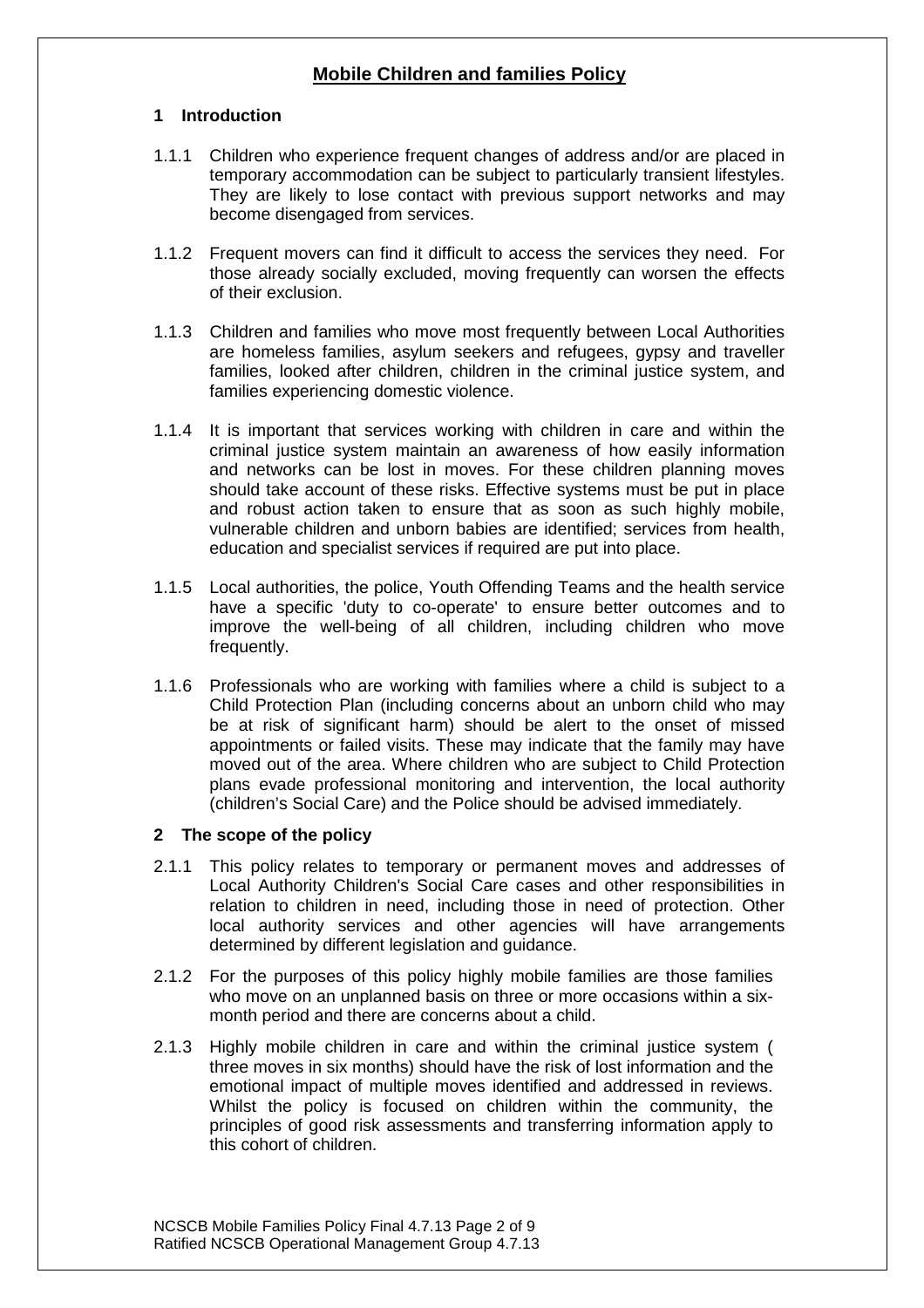2.1.4 This policy should be followed alongside the NCSCB Safeguarding Children Procedures and the NCSCB Interagency Practice Guidance – Children who go missing from Home, Care or Education Protocol.

#### **3 Identifying children at risk of harm**

- 3.1.1 When families move frequently, it is more difficult for agencies to identify risks and monitor a child's welfare. Professionals in all agencies should be alert to the possibility that a child or family who has moved may not be in receipt of universal services. Professionals should proactively engage with the family in order to link them into local universal services, e.g;
	- Seeking information about the child / family (full names, dates of birth, previous address, GP's name, if attending any school etc);
	- Providing information about relevant services;
	- Following up to ensure that the family has managed to make contact and register with a local GP, school and other relevant services to which the child is entitled;
	- Engaging appropriately with relevant agencies regarding any concerns which emerge.
- 3.1.2 The following circumstances associated with children and families moving between Local Authorities are a cause for concern
	- A child and family, or pregnant woman, not being registered with a GP;
	- A child not having a school place or whose attendance is irregular;
	- A child or family having no fixed abode (e.g. living temporarily with friends or relatives);
	- Several agencies holding information about the child and family, which is not co-ordinated and / or which has not followed the child or family (i.e. information which is missing or has gaps).
- 3.1.3 Where families are highly mobile and/or transient and there are concerns for their children's safety, continuity of case management is essential to effectively assess risks and respond to the needs of the child/family.
- 3.1.4 Where a mobile family presents on multiple occasions (including requests for financial assistance) within a short period of time, an assessment must be undertaken. Where an assessment is not undertaken, the rationale for the decision must be recorded and approved by the Team Manager. At every subsequent contact by the family, the need to undertake an assessment must be reviewed. This decision and the rationale are to be recorded and approved by the Team Manager.
- 3.1.5 Upon receipt of a referral about a child and their family who are in the category of being highly mobile the Screening and Duty Team will undertake an Initial Assessment. The reason for the mobility should be questioned and understood within the context of an assessment of risk.
- 3.1.6 Where it is known that information is held by another authority or authorities the Social Worker must contact those authorities at the earliest opportunity, access the records held and record and share this information with partner agencies as appropriate. The assessment should consider the parents' earlier childhood history to understand the attributes they bring to parenting.
- 3.1.7 Social Care Team Managers will ensure that background information is sought from those authorities prior to authorising an assessment.

NCSCB Mobile Families Policy Final 4.7.13 Page 3 of 9 Ratified NCSCB Operational Management Group 4.7.13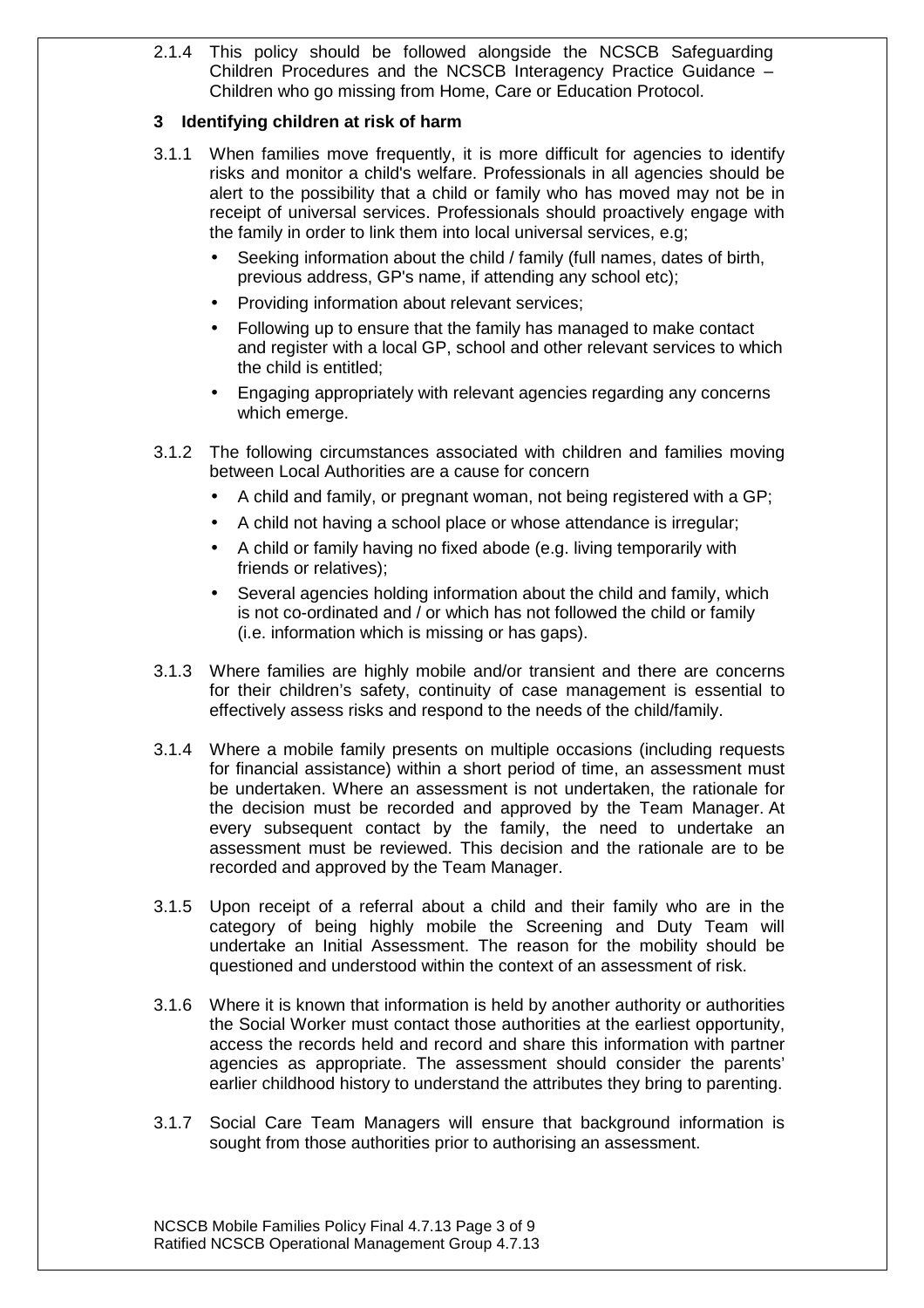- 3.1.8 If the Initial Assessment indicates the need for an ongoing service the case will be transferred to the appropriate team in line with Nottingham City Social Work Operational Procedures.
- 3.1.9 In the event of a parent being pregnant and there is historical information that queries a parent's ability to care for a child when born, then a pre-birth assessment will be recommended to analyse potential risk to the unborn baby .
- 3.1.10 This assessment should include the potential additional stressors of multiple pregnancies including the likelihood of early delivery and perinatal mental health issues.
- 3.1.11 In relation to assessments undertaken across Local Authority Children's Services the focus of assessments will be clearly agreed and recorded. When Targeted Support Teams within Family Community Teams are involved in working with highly mobile families in conjunction with Social Care or are being commissioned to undertake either a Pre Birth Assessment or and there are identified safeguarding risks and indicators, an initial planning meeting to commission the assessment/piece of work must be chaired by a Community Team Manager or a Children's Social Care Team Manager. This meeting should, analyze and record risks and safety factors, identify and allocate key tasks and outline the timescale and set review meetings clearly.
- 3.1.12 Where an assessment is being completed to determine s47 enquiries in a case, where a child is subject to a Child Protection Plan or when a child urgently needs to be placed elsewhere other than his/her place of residence then a Police Information Enquiries (CRIMMs) check will be completed by Children's Social Care.
- 3.1.13 The outcome of the CRIMMs check should be sent directly to the Children's Social Care Team Manager who must provide a written acknowledgement that they have read the contents before passing the information onto the Social Worker.

#### **4 Information Sharing**

- 4.1.1 For agencies to maintain contact with children and families who move frequently, information needs to be accurate. Professionals should:
	- Ensure that all forenames and surnames used by the family are provided, and clarification is obtained about the correct spelling;
	- Ensure that accurate dates and places of birth are obtained for all household members, wherever possible;
	- Obtain the previous full addresses and earlier addresses within the last two years;
	- Clarify relationships between the child and other household members, if possible with documentary evidence;
	- Ask the child / family with which statutory or voluntary organisations they are in contact with;
- 4.1.2 Professionals in originating authorities must ensure that their counterparts in the receiving authority have been sent a copy of all relevant records within five days of being notified of the move.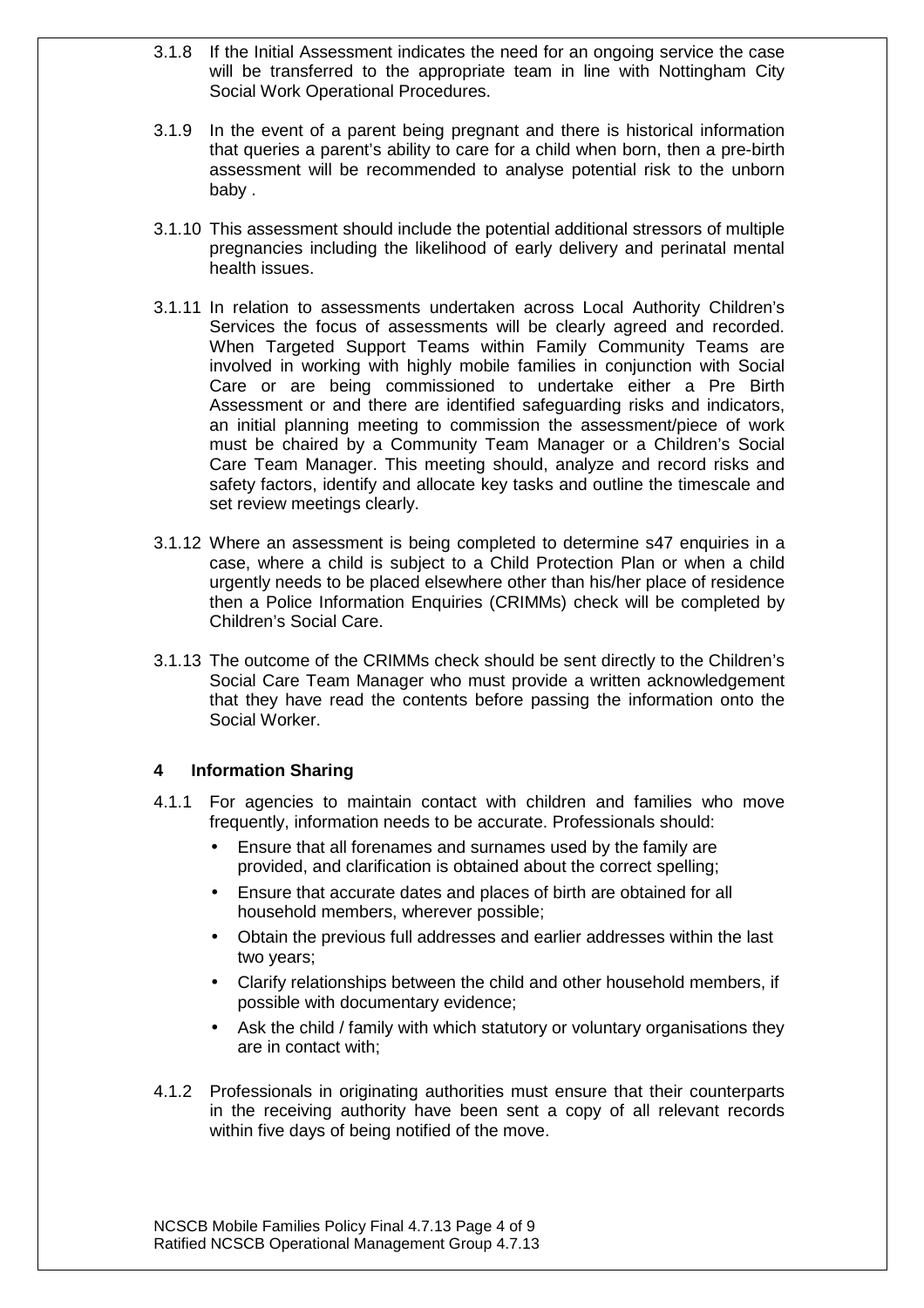- 4.1.3 Professional staff in receiving authorities must ensure that they request relevant records from their counterparts in originating authorities immediately when notified of the move.
- 4.1.4 All attendances of children at Accident and Emergency departments should be communicated to the child's GP by the hospital's paediatric discharge system or paediatric liaison arrangements..

#### **5. Information sharing where child is subject of a protection plan**

5.1.1 If a professional from any agency discovers that a child subject of a protection plan is planning to move or has moved out of / into the area, they should inform the Social Worker immediately, and confirm this information in writing, whenever practicable on the same day.

#### **6. Case Responsibility - Child subject to a statutory order in the originating authority**

- 6.1.1 Children subject to a care order, an interim care order, any form of supervision or family assistance order, an emergency protection order, a child assessment order or subject to current use of police protection powers remain the responsibility of the originating authority.
- 6.1.2 Where a care, supervision or family assistance order is in force, the receiving authority may (and this must be confirmed in writing by a LA Children's Social Care first line manager or above) agree to provide required services on behalf of the originating authority. However, the legal responsibility remains with the originating authority.

#### **7. Cross Boundary Arrangements**

- 7.1.1 When checks are done on the under 18 year olds in the families, there should be a check carried out to see if they are subject to a criminal court order, have a outstanding court hearing and are subject to MAPPA. If this is the case the relevant Youth Offending Team should be contacted to ensure that 'caretaking' arrangements are in place. Nottingham YOT will liaise with the host Local Authority to ensure adherence to Youth Justice National Standards.
- 7.1.2 Where emergency action is needed the Children's Social Care Service for the area in which the child is found, is responsible for taking that action. The Team Manager for the authority where the child is found should consult with the originating authority at an early stage to clarify whether the child is;
	- Looked after by, or
	- Subject to a Child Protection Plan of another Local Authority.
	- If so, agreement should be made about;
	- What emergency action will be taken; Roles and action immediately following emergency response.
- 7.1.3 Only if the originating authority explicitly accepts responsibility are Nottingham City relieved of the responsibility to take emergency action. Such acceptance should be confirmed in writing within 24 hours by both authorities.
- 7.1.4 Even if the child is neither looked after nor subject to a Child Protection Plan of the originating authority, the Team Manager for the authority where the child is found should still consult the originating authority to agree;
	- What emergency action will be taken;

NCSCB Mobile Families Policy Final 4.7.13 Page 5 of 9 Ratified NCSCB Operational Management Group 4.7.13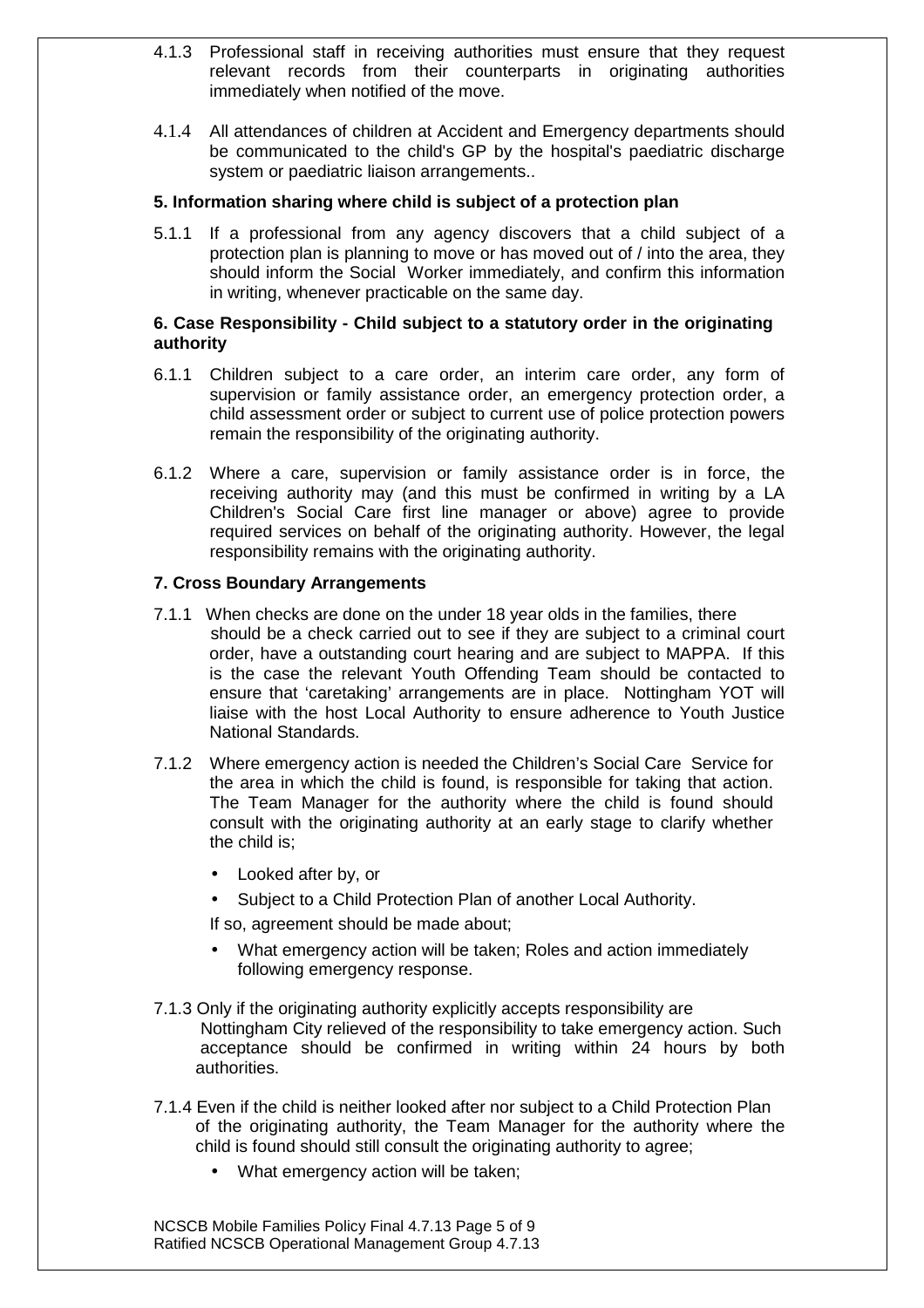- Roles and actions immediately following emergency response.
- 7.1.5 It must be clear in their communications with the originating authority that in assisting them Nottingham City are not accepting responsibility as designated legal authority.
- 7.1.6 Where there are cross boundary disputes workers are strongly advised to seek Legal advice as soon as possible even if the case has been escalated to senior management.
- 7.1.7 Where children looked after who are the responsibility of Nottingham City are placed outside the City, it is the responsibility of the authority in which they are living to undertake enquiries where there are concerns that the child may have suffered harm or may be likely to suffer harm in that authority .
- 7.1.8 Where a child subject to Child Protection Enquiries moves out of the City prior to the conclusion of the enquiries, the Team Manager will ensure that enquiries are made to establish the current whereabouts of the child. When this has been established the Social Worker will liaise with the Local Authority responsible for the area that the child has moved to within the same working day to ensure that the child's protection needs can be assessed and ensure that there is clarity about case responsibility

#### **8. Movement of Children Subject to a Child Protection Plan between Local Authorities**

- 8.1.1 It is essential that when a child subject to a Child Protection Plan moves out of or into a Local Authority, there is a clear procedure to assist the management of such a move so as to ensure the continuing safety of that child.
- 8.1.2 Working Together 2013 states the local authority in whose area a child is found in circumstances that require emergency action (the first authority) is responsible for taking emergency action. If the child is looked after by, or the subject of a child protection plan in another authority, the first authority must consult the authority responsible for the child. Only when the second local authority explicitly accepts responsibility (to be followed up in writing) is the first authority relieved of its responsibility to take emergency action.

#### **9. Children subject to a Child Protection Plan moving out of Nottingham City**

- 9.1.1 The Social Worker will inform the respective Safeguarding Children Information Management Team in City of any movements of children subject to a Child Protection Plan within the same working day as the details of the move having taken place are clear.
- 9.1.2 The Safeguarding Children Information Management Team will notify their counterparts in the receiving authority, giving full details of the child and family including details of the current Social Worker.
- 9.1.3 If the child's move was planned the Social Worker will liaise with the local Children's Social Care team in the receiving authority as soon as the move is confirmed. The purpose of this is to engage the local Children's Social Care Team in planning for the child's ongoing support / safety in advance of the child moving. If the move is not planned the Social Worker will liaise with the local Children's Social Care Team in the receiving authority to

NCSCB Mobile Families Policy Final 4.7.13 Page 6 of 9 Ratified NCSCB Operational Management Group 4.7.13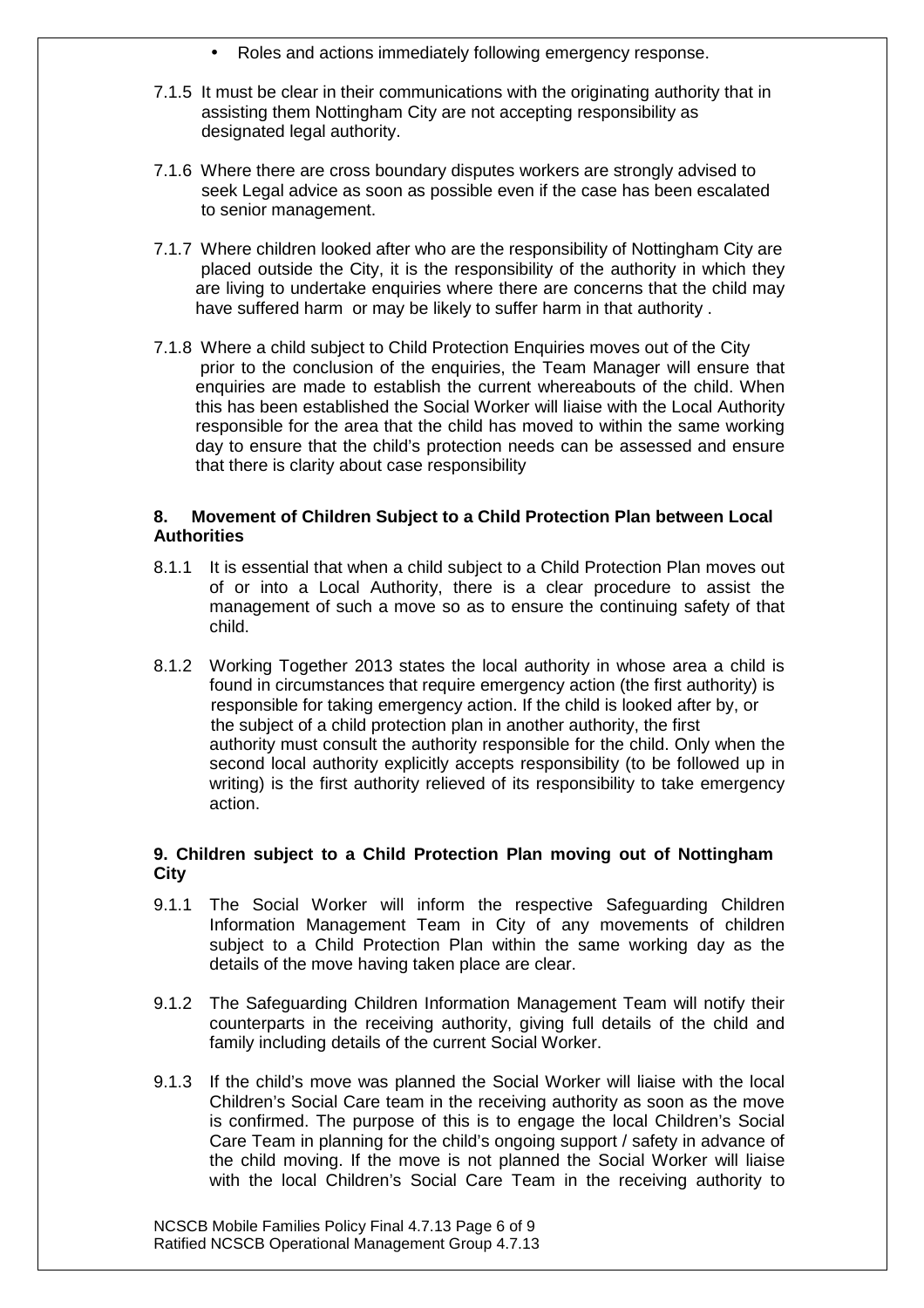share all relevant information and agree arrangements for the interim protection of the child within 24 hours of becoming aware of the move. Again the purpose of this is to engage the local Children's Social Care Team in planning to for the child's ongoing support / safety as soon as possible.

- 9.1.4 The Social Worker will notify all members of the Core Group, and the Independent Reviewing Officer of the child's move in writing. The Social Worker will attend any Initial Child Protection Conference the receiving authority decides to hold, and submit reports as necessary to assist the decision making about the future protection needs of the child.
- **9.1.5** Once a child subject to a Child Protection Plan has left Nottingham City, the local authority should make arrangements to discontinue the use of their Child Protection Plan for the specific child when the receiving authority holds their Initial Child Protection Conference. An exception to this would be where there is a plan for the child's imminent return to the originating authority or, in very rare circumstances, where the plan is that Nottingham City will retain responsibility for the implementation and review of the Protection Plan, e.g. where a child is subject to proceedings but has remained at home. In the latter case such a proposal must be agreed with the receiving authority. This agreement, the basis for it and any requested action from the receiving authority must be confirmed in writing by the Social Care Team Manager responsible for the case in Nottingham City as soon as possible.

#### **10. Children subject to a Child Protection Plan of another Authority moving into Nottingham or City**

- 10.1.1 The Safeguarding Children Information Management Team should be notified when a child subject to a Child Protection Plan moves into the authority. This will be by their counterparts in the originating authority or by any local agency that receives the information direct.
- 10.1.2 In these circumstances the Safeguarding Children Information Management Team will notify the relevant Children's Social Care team within the same working day in order that arrangements can be made for the case to be allocated to a Social Worker and for an assessment to be carried out. The threshold for Section 47 will be met by virtue of the child being subject to a Child Protection Plan of another authority.
- 10.1.3 The previous authority will be contacted for information and, other than in the exceptional circumstances set out below, an Initial Child Protection Conference should be convened within 15 working days.
- 10.1.4 The originating authority should be invited to attend and provide reports as necessary to assist the discussion about whether the threshold for the child to continue to be subject to a Child Protection Plan is met.
- 10.1.5 In the vast majority of circumstances an Initial Child Protection Conference will be required for children subject to a Child Protection Plan of another authority moving into Nottingham City. The only situation in which an Initial Child Protection Conference may not be required is when there is no proposal to discontinue the Protection Plan in the originating authority either because;
	- The child has moved to stay in Nottingham City on a temporary basis. Temporary in this context means for a short, time-limited period, e.g. a holiday. It does not include children living in temporary accommodation whilst awaiting permanent accommodation in the City authority, or

NCSCB Mobile Families Policy Final 4.7.13 Page 7 of 9 Ratified NCSCB Operational Management Group 4.7.13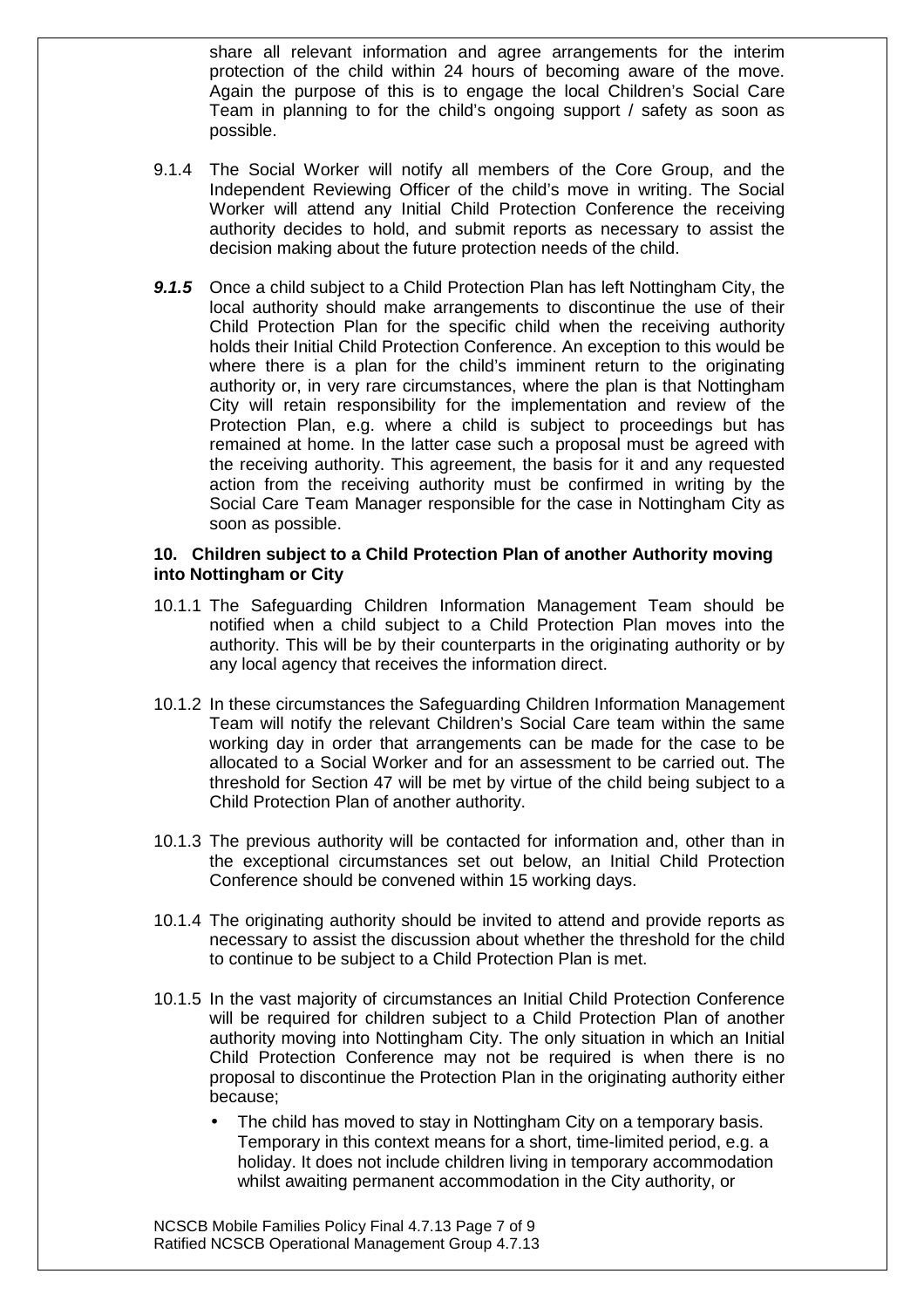- The originating authority wishes to maintain responsibility for the Protection Plan despite the fact that the child / children are living in the City. Such situations will be rare and will include for example when an authority is involved in legal proceedings with regards to a child and the child remains at home.
- 10.1.6 As indicated above the threshold for S47 enquiries will be met in both of these situations by virtue of the fact that information has been received that a child subject to a Protection Plan is living within Nottingham City. What this requires of Social Care locally, and in particular the Team Manager responsible for managing the local response, is that they satisfy themselves that the plans in place are sufficiently robust to protect the child whilst he/she is living in the City.
- 10.1.7 Any decision made not to hold an Initial Child Protection Conference in relation to a child subject to a Child Protection Plan of another authority should be made by a Team Manager who must discuss this decision with a Independent Reviewing Officer. This decision must be made with the agreement of the originating authority. The Team Manager from the City will write to the originating authority to confirm this proposal and set out any actions that it had been agreed will take place in.
- 10.1.8 These situations will be monitored closely by the Safeguarding Children Information Management Team (SCIMT) staff who should be kept informed of any change in circumstances.
- 10.1.9 As indicated above there will be very few circumstances where an Initial Child Protection Conference is not needed in the receiving authority. In such circumstances, subject to the family's view and consent, it may be appropriate to continue with and complete a Core Assessment of the child's needs to help determine what support services are best to help promote the child's welfare.

#### **11. Movement to whereabouts unknown**

- 11.1.1 Safeguarding Children Information Management Team staff should be informed of any situation when a child's whereabouts are unknown when the child is subject to a Child Protection Plan or where there have been, or are, concerns about their safety and well-being.
- 11.1.2 The Social Worker has responsibility for tracing the child including referral to the Police, other Children's Social Care departments, Benefits Agency etc. Following agreement with the manager designated to be responsible for the Safeguarding Children Information Management Team staff will assist by notifying other local authorities through the agreed national notification process.

#### **12. Children in Need**

- 12.1.1 Where a child in need is receiving services, but is not looked after or subject of a protection plan, the originating authority must (in addition to informing relevant agencies in the originating borough) inform the receiving authority in writing of the plan, with intended date of move and details of the child's identified needs.
- 12.1.2 If the originating authority was unaware of the move before it occurred, the notification must occur within one working day following its discovery.

NCSCB Mobile Families Policy Final 4.7.13 Page 8 of 9 Ratified NCSCB Operational Management Group 4.7.13